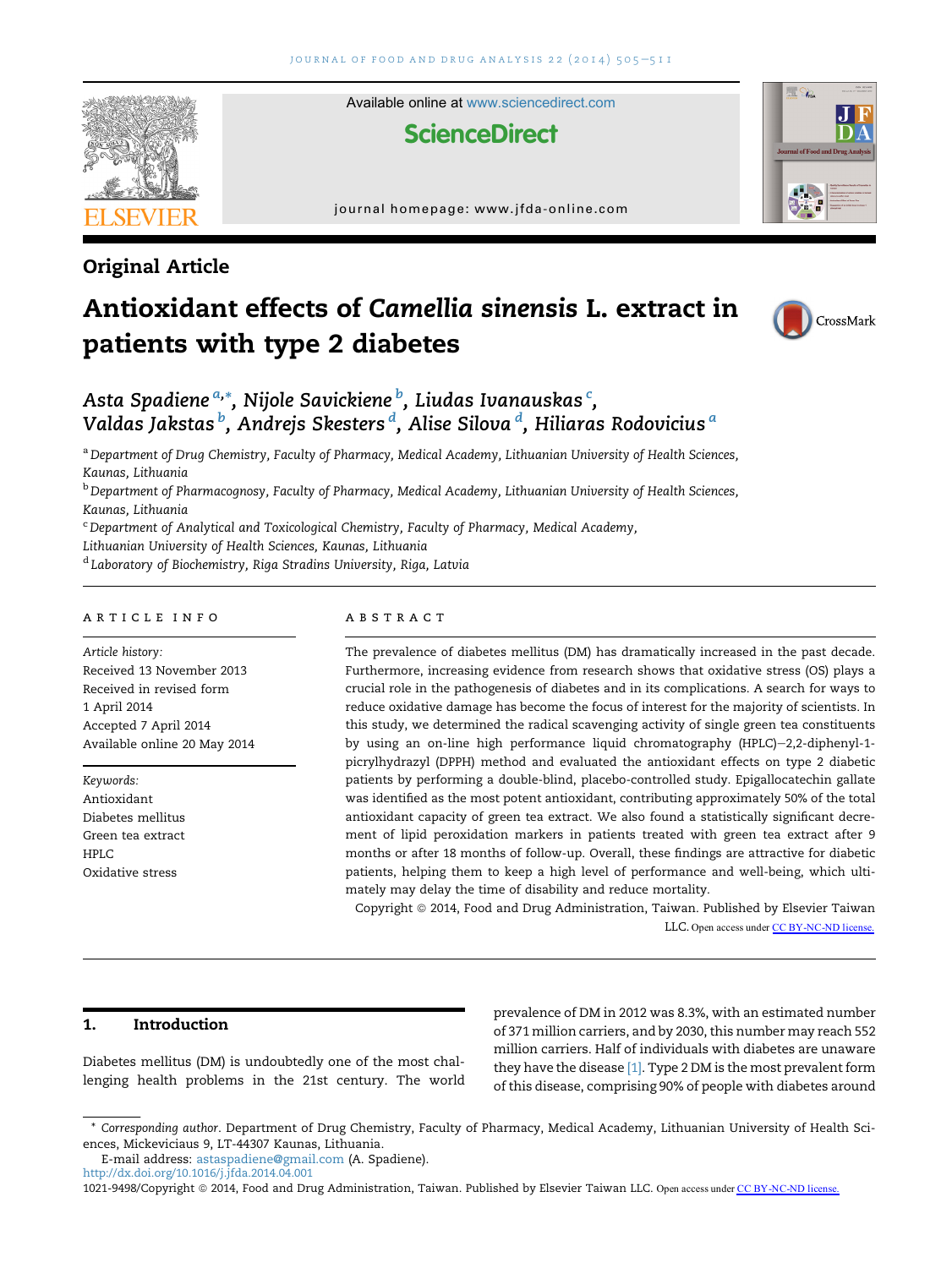the world, and is largely the result of excess body weight and physical inactivity. The relative risk of death due to vascular complications is at least double that in patients with DM than in their peers without DM  $[2]$ . People with diabetes are at high risk of major health problems earlier in life than those without diabetes. Such a lifelong chronic disease sooner or later adversely affects the emotional status and quality of life [\[3,4\]](#page-5-0). There is no doubt that oxidative stress (OS), in addition to the abnormally high glucose concentration, plays a crucial role in the pathogenesis of DM and its complications. There are many studies demonstrating an inseparable link between OS and DM  $[5-9]$  $[5-9]$ . The mechanisms by which hyperglycemia can generate reactive oxygen and nitrogen species (RONS) were thoroughly explored by Jay et al [\[7\]](#page-5-0) and later by Bandeira et al [\[5\].](#page-5-0) Increase in mitochondrial RONS generation contributes to the establishment and maintenance of OS, leading to insulin resistance and alterations of the vasculature, kidneys, neurons, retina, and pancreatic beta cells [\[6\]](#page-5-0). This increased RONS generation causes the activation of the main pathways, described by Giacco and Brownlee [\[9\]](#page-5-0), which is involved in the pathogenesis of DM complications. Patients with diabetes not only have increased levels of RONS (circulating markers of free radicalinduced damage), but also reduced antioxidant defenses. These may be due to a decrease in endogenous antioxidants, as well as a depletion of dietary antioxidants and the other essential components, iron overload and/or increased production of RONS, the presence of toxins which produce such species, or the excessive activation of natural producing systems of RONS [\[5,7\].](#page-5-0) Therefore, all of these parts are very important for scientists searching for ways to slow down the development of diabetic complications.

In response to the increasingly growing popularity and a greater demand for medicinal plants, we decided to evaluate the antioxidant properties of one of the most ancient and popular, a plant green tea (Camellia sinensis L.) extract (Extract Camellia sinensis (ECs)) for therapeutic use. Green tea is very rich in polyphenolic constituents (most of which are flavonoids) which have high antiinflammatory, antioxidant, and antimutagenic properties in various biological systems [\[10\]](#page-5-0). Polyphenolic compounds are well known to be responsible for the antioxidant properties in many plants [\[11,12\]](#page-5-0). A major class of green tea flavonoids is the catechins (the main one being epigallocatechin-3-gallate), which play a key role as antioxidants in prevention and treatment of many diseases [\[10,13,14\]](#page-5-0). Green tea also contains flavonols (e.g., quercetin, kaempferol, myricetin), phenolic acids (e.g., gallic and chlorogenic acids), proanthocyanidins (prodelphinidin), xanthic bases (caffeine, theophylline), polysaccharides, essential amino acids (e.g., glycine, serine, valine, leucine, threonine, and characteristic amino acid theanine), also vitamins (B, C, E), and minerals and trace elements (calcium, magnesium, manganese, copper, zinc, selenium, potassium) [\[13,15\]](#page-5-0). Although the mechanism is not completely clear, there is no doubt that ECs have beneficial effect on OS. Green tea polyphenols can be direct antioxidants by scavenging reactive oxygen species or chelating transition metals [\[10,16\]](#page-5-0). Alternatively, they may act indirectly by upregulating phase II antioxidant enzymes [\[17\].](#page-5-0)

The aim of this study was to identify the most active as antioxidant ECs components and to evaluate the radical scavenging activity of separate ECs active constituents using an on-line high performance liquid chromatography (HPLC)-2,2-diphenyl-1-picrylhydrazyl radicals (DDPH) method. The antioxidant effects of ECs on type 2 diabetic patients were also evaluated, by measuring the total antioxidant status (TAS), activity of antioxidant enzymes [superoxide dismutase (SOD), catalase (CAT) and glutathione peroxidase (GPx)] and the amount of biomarkers for OS (lipid hydroperoxides (LOOH), malondialdehyde (MDA), and 4-hydroxy-2-nonenal (HNE)].

Until now, there were no such clinical studies to evaluate natural antioxidants, such as green tea extract, and effects on the development of DM complications by reducing OS in Europe. Moreover, the postcolumn HPLC-DPPH method for determination and evaluation of the antioxidant activity of the separated active constituents of ECs was used for the first time.

# 2. Materials and methods

### 2.1. HPLC method and chemicals

Chemicals of analytical purity were used. Trolox [(R)-6 methoxy-2,5,7,8-tetramethylchroman-2-carboxylic acid] was received from Acros Organics (New York, USA), ethanol (rectified spirit 96.3%) was received from Stumbras (Kaunas, Lithuania), and sodium citrate and citric acid were received from Fluka Chemie (Buchs, Switzerland). Methanol and acetonitrile of HPLC gradient grade, as well as the commercial standards of catechins, 2,2-diphenyl-1-picrylhydrazyl (DPPH) radicals, ethyl acetate, glacial acetic acid and the rest of the chemicals were received from Sigma-Aldrich Chemie (Steinheim, Germany). Ultrapure water from the Milli-Q system (Millipore, Bedford, MA, USA) with conductivity of 18.2 MQ was used in all experiments.

Chromatographic separation was performed by the method of Saito et al <a>[\[18\]](#page-5-0)</a> and was slightly modified as follows: compounds were separated on an ACE C-18 column (250  $\times$  4.6 mm, 2.65 µm) with a precolumn (Advanced Chromatography Technologies, Aberdeen, Scotland) at 25°C; water/acetonitrile/methanol/ethyl acetate/glacial acetic acid (89:6:1:3:1 v/v/v/v/v) was used as eluent A and acetonitrile as eluent B. The mobile phase was delivered at 1.0 mL/minute in a linear gradient mode:  $0-10$  minutes, 100% A and 0% B; 30 minutes, 85% A and 15% B; 40-45 minutes, 20% A and 80% B; 46 minutes, 100% A and 0% B.

The postcolumn HPLC-DPPH method described by Raudonis et al [\[19\]](#page-5-0) was used to evaluate the contribution of individual constituents to antioxidant activity in ECs. A reference antioxidant Trolox (chemical analog of vitamin E for polarsolvent-soluble systems) was used for standardization of antioxidant activity.

The DPPH radical scavenging activities of ECs active constituents were calculated from the standard curve of Trolox at concentrations of 0.02 mg/mL, 0.04 mg/mL, 0.06 mg/mL, 0.08 mg/mL, 0.1 mg/mL, and 0.12 mg/mL. The Trolox equivalent antioxidant capacity (TEAC) was calculated for individual constituents of ECs and expressed as micromoles of Trolox equivalent (TE) per 100 g of dry extract ( $\mu$ mol TE/100 g).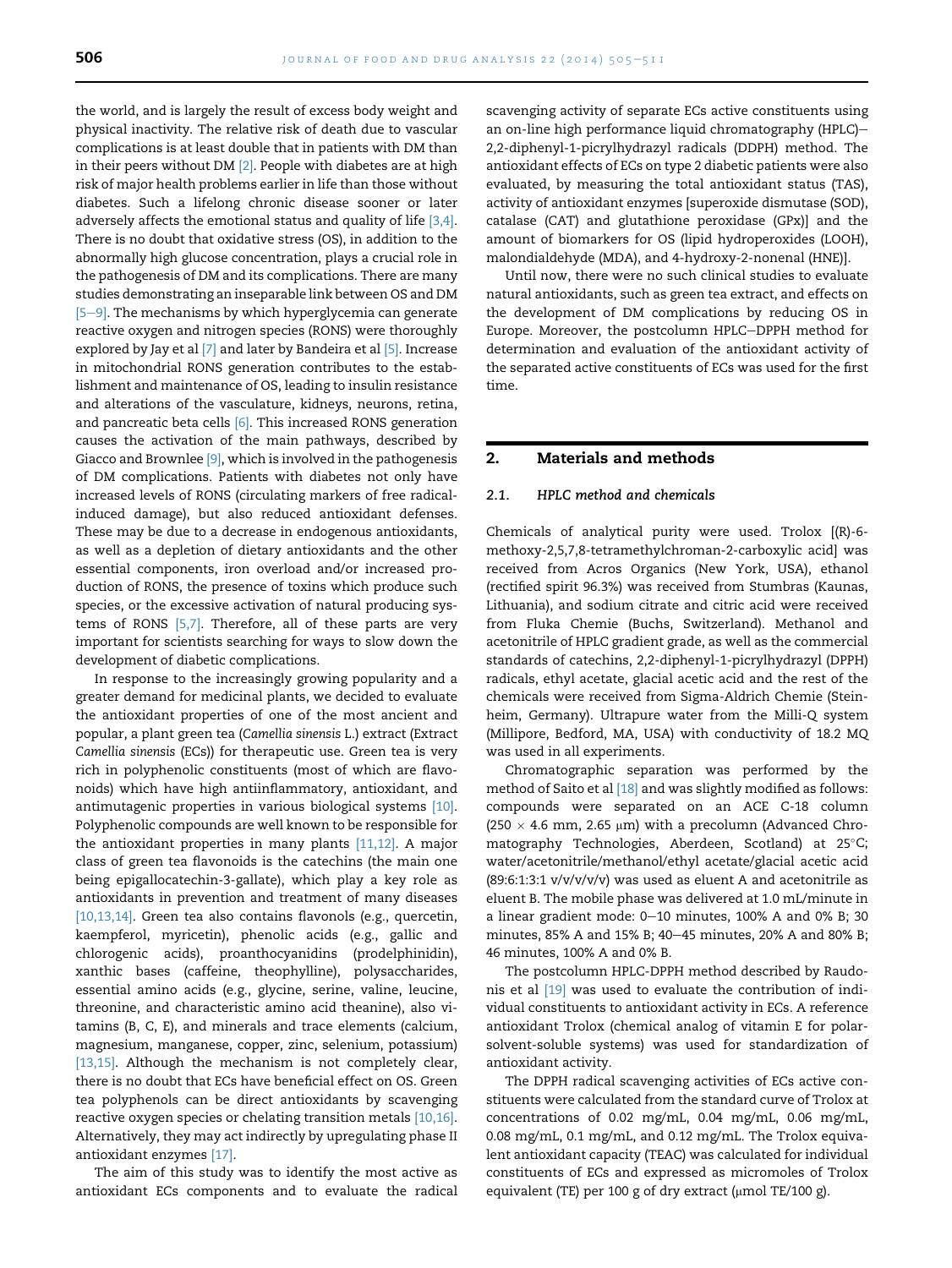#### 2.2. Study design and participants

The randomized, double-blind, placebo-controlled study was conducted in Endocrinology Clinic, Hospital of Lithuanian University of Health Sciences Kaunas Clinics, Lithuania. The experimental protocol used in this study was approved by the Lithuanian Bioethics Committee, State Data Protection Inspectorate (Number BE-2-5, 15 April 2009). Written, informed, and voluntary consent was obtained from all participants. All participants were outpatients of the Endocrinology Clinic, Hospital of Lithuanian University of Health Sciences Kaunas Clinics, Kaunas, Lithuania. Individuals diagnosed with type 2 DM (treated with insulin, metformin or a combination of both) aged from 35 years to 80 years and followed up for diabetic retinopathy, nephropathy, or neuropathy, were enrolled into the study. They were not deprived of taking their regular prescribed medications, but were advised to abstain from other dietary supplements rich in antioxidants.

The status of type 2 diabetes and its complications, OS parameters, and biochemical measurements were evaluated at the baseline. The baseline measurements were repeated after 9 months and 18 months of receiving preparations. During the first 9 months, patients received capsules twice a day, and during the second 9 months, they received capsules three times a day.

#### 2.3. Study preparations

All patients were randomly allocated to receive either green tea extract or placebo capsules. Placebo capsules were made from microcrystalline cellulose, a material indifferent to disease (joint-stock company, Sanitas, Kaunas, Lithuania). An ECs capsule contains 200 mg standardized extract of C. sinensis L. leaves, adjusted to 70% polyphenols (Sanitas). Dry Green tea extract for the production of capsules was received from Taiyo GmbH (Filderstadt, Germany). The origin of raw material was China.

#### 2.4. Biochemical measurements

All measurements of plasma OS parameters were performed in the Laboratory of Biochemistry, Riga Stradins University, Riga, Latvia. Determination of antioxidative enzymes SOD [\[20\],](#page-5-0) CAT [\[21\],](#page-5-0) selenium dependent GPx [\[22\],](#page-6-0) and TAS [\[23\]](#page-6-0) were performed on an automatic chemical analyzer "Dayton RX" based on spectrophotometer methods according to the instructions provided by Randox Laboratories and using its own kits (Randox Laboratories Limited, Crumlin, UK). The degree of lipid peroxidation was evaluated by quantitative determination of LOOH [\[24\]](#page-6-0) using a commercial diagnostic kit (Northwest LSS Inc., Washington, USA) and concentration of  $MDA + HNE$ [\[25\]](#page-6-0) using an LPO Microplate Based Assay Kit, Cat. Number FR22 (Oxford Biomedical Research, Michigan, USA) on a microplate absorbance reader (Tecan, Grodig, Austria). The manuals of standard methods with reagents from Sigma-Aldrich (Missouri, USA) were used to determine the concentration of selenium [\[26\]](#page-6-0) and vitamin E [\[27\].](#page-6-0) The control serums Seronorm TE Serum level I (Cat. Number 201 405) and vitamin A/E level II (Cat. Number 007.002.018) used for quality control of selenium and vitamin E were received from Sero AS (Billingstad, Norway) and Eurotrol (Ede, Netherlands), respectively.

#### 2.5. Statistical analysis

Data were analyzed using SSPS version 20.0 (SPSS Inc., Chicago, IL, USA) for Windows and Microsoft Excel 2010 (Microsoft, Redmond, WA, USA). Data are expressed as mean  $\pm$  standard deviation (S.D.). Nonparametric tests were used because of the small number of variables. The comparisons between the two groups (placebo and ECs) were made by the Mann-Whitney U test at each time point. The comparisons between three different measurements were made using Friedman and Wilcoxon tests. The results were considered statistically significant at  $p < 0.05$ .

# 3. Results and discussion

## 3.1. Antioxidant activity of individual constituents of ECs

The antioxidant activity of ECs mainly depends on catechins and their ability to scavenge free radicals [\[10,16\].](#page-5-0) In this research, we evaluated the antioxidant activity of the main green tea catechins, which are in the highest amount in the extract, (catechin, epicatechin, epigallocatechin, epicatechin-3-gallate, and epigallocatechin-3-gallate) and their contribution to the total antioxidant activity of ECs. All experiments were performed in triplicate. An example of the chromatograms of ECs obtained by performing evaluation of active compounds of ECs by the on-line HPLC-DDPH method is pre-sented in [Fig. 1.](#page-3-0) The DDPH scavenging activity of all constituents was expressed as TEs. All catechins, except catechin (which is in smaller quantity in extract), possessed a good DPPH radical scavenging activity. Epigallocatechin-3-gallate presented the highest DPPH scavenging activity  $(23.41 \pm 5.73 \,\mu\text{mol}$  TE/100 g), followed by epicatechin-3-gallate (16.36  $\pm$  3.84 µmol TE/100 g), epigallocatechin (4.06  $\pm$  0.24 µmol TE/100 g), epicatechin (1.57  $\pm$  020 µmol TE/100 g), and finally catechin (0.15  $\pm$  0.02 µmol TE/100 g). Approved domination of the free radical scavenging activity of the catechin fraction against the other phenolic green tea compounds in the medical product by such a method was established for the first time. Our results are consistent with the findings by Nanjo et al [\[28\]](#page-6-0) in the past century, who reported that the orthotrihydroxyl group in the B ring (in epigallocatechin and epigallocatechin-3-gallate) and the galloyl moiety at the 3 position of flavan-3-ol skeleton (in epicatechin-3-gallate and epigallocatechin-3-gallate) are the most important in scavenging ability on the DPPH radical. All subsequent research confirmed that epigallocatechin-3-gallate (the most abundant of the catechins) exhibit the highest radical scavenging ac-tivity and antioxidant activity of ECs [\[16\].](#page-5-0) Meanwhile, the data of epigallocatechin and epicatechin-3-gallate antioxidant activity are contradictory. Our research data, according to the antioxidant activity, shows that catechins can be arranged as follows: epigallocatechin-3-gallate > epicatechin-3-gallate  $>$  epigallocatechin  $>$  epicatechin  $>$  catechin. The same succession was also described by Higdon and Frei [\[29\]](#page-6-0).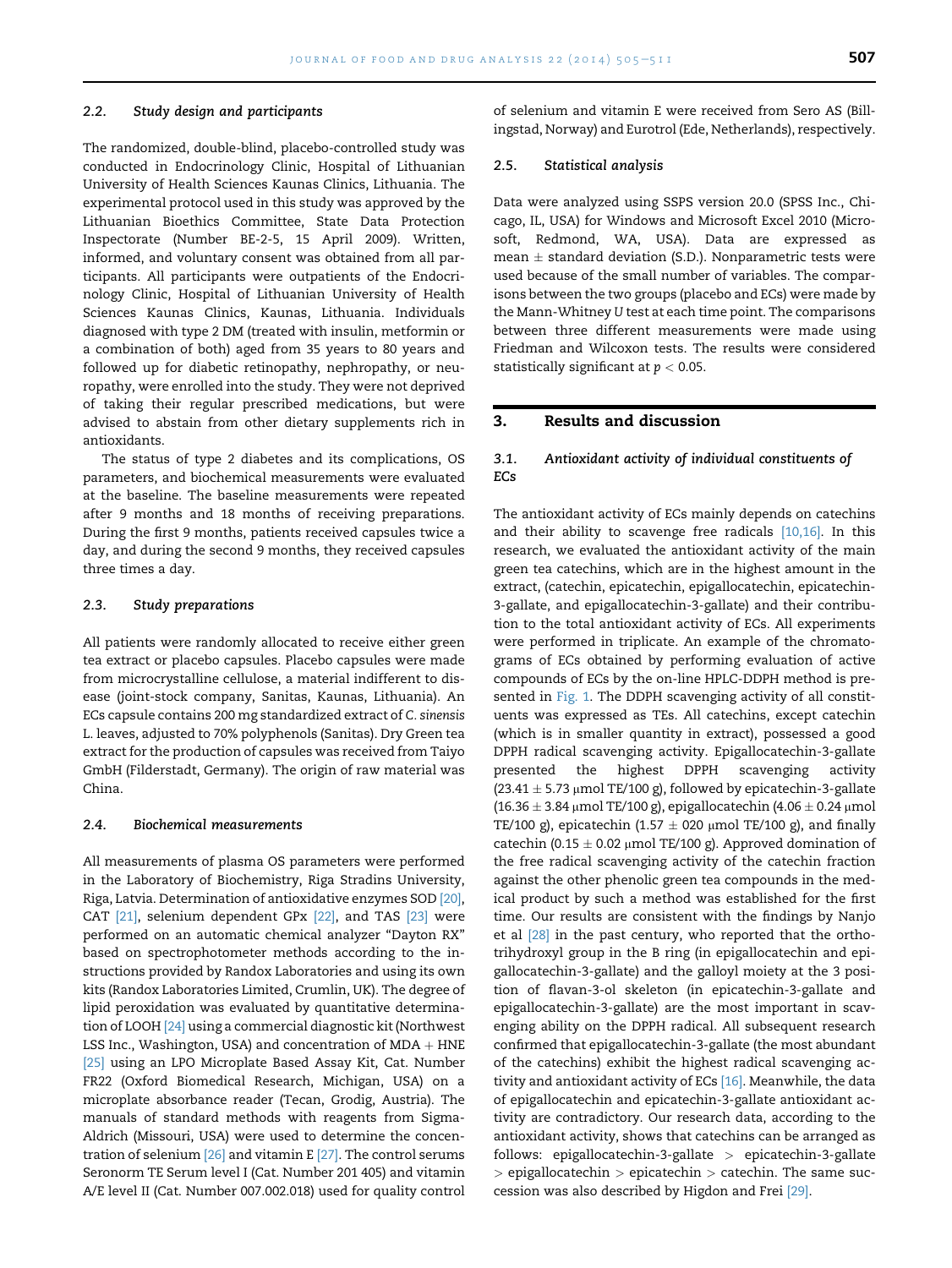<span id="page-3-0"></span>

Fig. 1 - (A) High performance liquid chromatography (HPLC); and (B) UV-2,2-diphenyl-1-picrylhydrazyl (DPPH) chromatograms of the Extract Camellia sinensis. Peaks: 1. epigallocatechin, 2. catechin, 3. epicatechin, 4. epigallocatechin-3 gallate, and 5. epicatechin-3-gallate.

#### 3.2. Antioxidant effects of ECs on diabetic patients

ECs and its main constituents, catechins, undoubtedly have antioxidant properties that were also confirmed by our study. We wanted to evaluate whether natural antioxidants present in Camellia sinensis L. leaves extract are capable of protecting or reducing oxidative damage in diabetic patients with complications. Because the OS plays a crucial role in the pathogenesis of DM and its complications  $[5-9]$  $[5-9]$  $[5-9]$  and there are a large number of previous studies demonstrating beneficial effects of ECs on OS [\[10,13,17\]](#page-5-0), we expected to receive significant evidence of a reduction in the amount of lipid peroxidation markers and/or an increase in activity of antioxidant enzymes.

Currently, the results are from 45 patients who finished the study (20 patients in the ECs group and 25 in the placebo group). The age and duration of DM were similar in both groups. The mean age was  $62.18 \pm 10.37$  years and the mean duration of DM was 11.76  $\pm$  11.4 years. All patients were over 60 years with a long duration of diabetes and more progressive diabetic complications. The mean level of glycated hemoglobin was 7.81  $\pm$  1.64% and there were no significant changes of glycated hemoglobin during the study in both groups. In the diabetic state, hyperglycemia per se gen-erates RONS production [\[5,30\].](#page-5-0) Additionally, factors such as obesity, smoking, sedentary lifestyles, hypertension, a long duration of DM, and age may contribute to the establishment and maintenance of OS, leading to the aggravation of type

2 diabetes. In our study, most of the patients were obese. The mean body mass index was  $35.23 \pm 4.98$  and  $34.98 \pm 6.44$ , respectively, in ECs and placebo groups. Waist circumference was greater in the ECs and placebo groups compared to hip circumference, in 47.4% and 39.1% of patients, respectively. An increase in the waist-hip ratio also incident to DM and demonstrates the greater risk of lifestyle related diseases. Other factors (such as hypertension and smoking) that can influence RONS production were not of great importance. Only 8.9% of patients (3 patients in the ECs and 1 in the placebo group) reported that they smoked, whereas the rest of the respondents did not smoke or had quit smoking when DM was diagnosed. Hypertension, which occurred in 65% of patients and 80% of patients in the ECs and placebo groups, respectively, was well controlled by antihypertensive drugs.

All investigated OS parameters of both groups and at different time points of the study are shown in [Table 1](#page-4-0). The amounts of MDA, HNE, and LOOH were increased in the beginning of the study. In response to the increased activity of lipid peroxidation, we did not observe an effective compensatory increase in indicators of the antioxidant defense system. This confirms the hypothesis that RONS generation and lipid peroxidation processes are accelerated in diabetic patients. Moreover, although the amount of antioxidant enzymes were within established reference ranges, a decrease in the content of selenium, which is essential for the activity of GPx [\[31\]](#page-6-0), was observed at the beginning of study.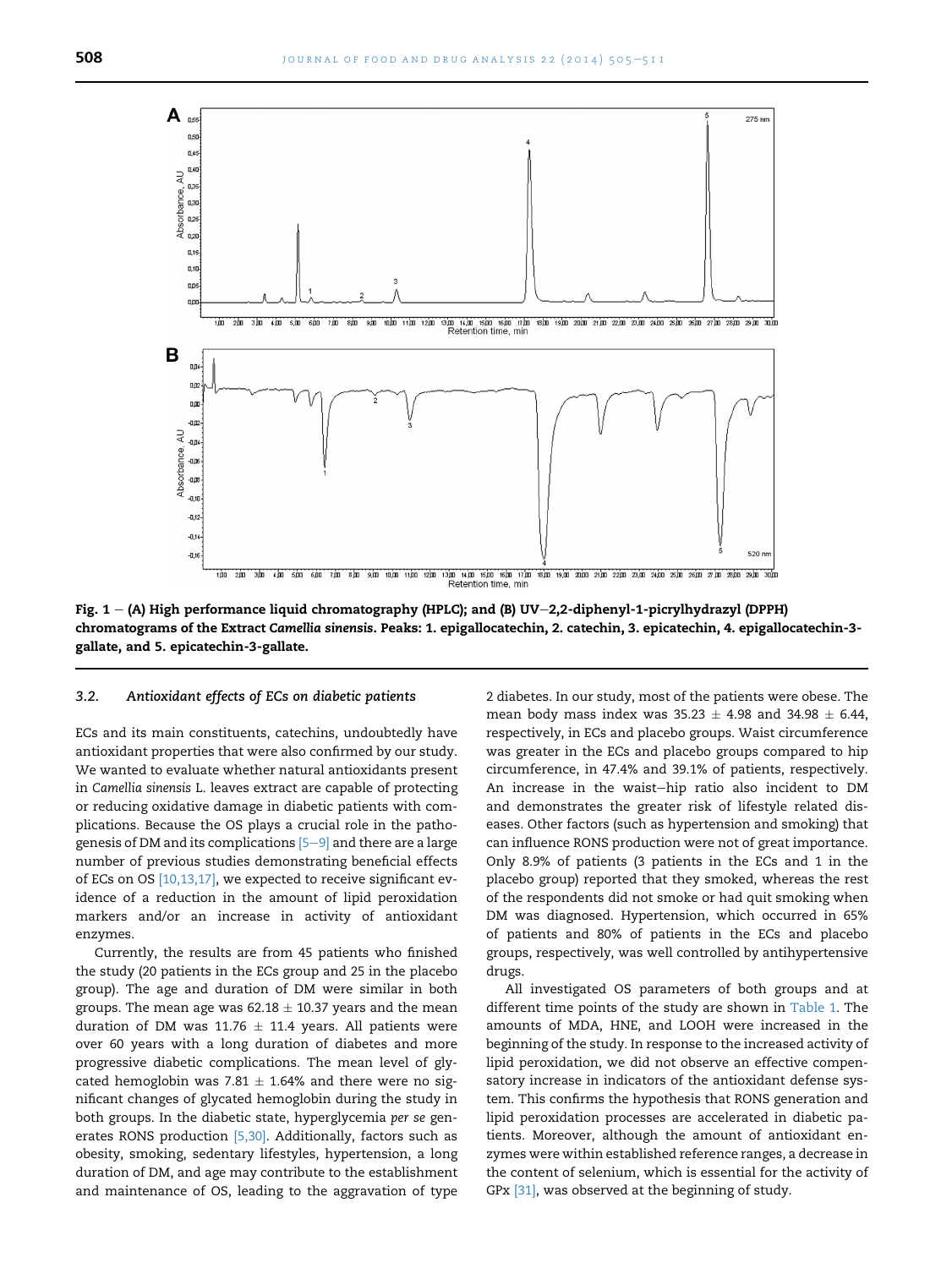<span id="page-4-0"></span>

| Table 1 - Comparison of the investigated parameters between groups at baseline, after 9 months, and after 18 months. |                  |                                            |                                            |                                                                                                                                          |                                                             |
|----------------------------------------------------------------------------------------------------------------------|------------------|--------------------------------------------|--------------------------------------------|------------------------------------------------------------------------------------------------------------------------------------------|-------------------------------------------------------------|
|                                                                                                                      | Group            | At baseline (I)                            | After 9 mo (II)                            | After 18 mo (III)                                                                                                                        | $\,p\,$                                                     |
| SOD (U/g Hb)                                                                                                         | ECs<br>Placebo   | $1360.75 \pm 140.9$<br>$1406.20 \pm 139.5$ | $1450.05 \pm 170.6$<br>$1487.24 \pm 128.8$ | $1410.75 \pm 131.6$<br>$1464.04 \pm 143.0$                                                                                               | I-II $p = 0.022$<br>I-II $p = 0.010$ ,<br>I-III $p = 0.042$ |
|                                                                                                                      | p                | <b>NS</b>                                  | <b>NS</b>                                  | <b>NS</b>                                                                                                                                |                                                             |
| CAT (k/g Hb)                                                                                                         | ECs              | $229.05 \pm 74.1$                          | $219.11 \pm 61.5$                          | $237.82 \pm 65.3$                                                                                                                        |                                                             |
|                                                                                                                      | Placebo          | $211.75 \pm 60.1$                          | $242.48 \pm 68.5$                          | $206.04 \pm 79.4$                                                                                                                        | II-III $p = 0.017$                                          |
|                                                                                                                      | p                | <b>NS</b>                                  | <b>NS</b>                                  | <b>NS</b>                                                                                                                                |                                                             |
| $GPx$ (U/L)                                                                                                          | <b>ECs</b>       | 6971.05 $\pm$ 2006.5                       | 7586.80 ± 2865.9                           | $6561.19 \pm 1560.0$                                                                                                                     |                                                             |
|                                                                                                                      | Placebo          | $6398.28 \pm 1964.3$                       | 7311.70 ± 2024.7                           | $6787.78 \pm 1670.7$                                                                                                                     | I-II $p = 0.045$                                            |
|                                                                                                                      | p                | <b>NS</b>                                  | <b>NS</b>                                  | <b>NS</b>                                                                                                                                |                                                             |
| Vitamin E (µg/mL)                                                                                                    | <b>ECs</b>       | $13.41 \pm 4.3$                            | $13.58 \pm 4.7$                            | $13.96 \pm 5.2$                                                                                                                          |                                                             |
|                                                                                                                      | Placebo          | $15.81 \pm 4.4$                            | $13.18 \pm 3.9$                            | $12.03 \pm 3.3$                                                                                                                          | I-II $p = 0.004$ ,                                          |
|                                                                                                                      |                  |                                            |                                            |                                                                                                                                          | II-III $p = 0.037$ ,                                        |
|                                                                                                                      |                  |                                            |                                            |                                                                                                                                          | I-III $p < 0.001$                                           |
|                                                                                                                      | p                | <b>NS</b>                                  | <b>NS</b>                                  | <b>NS</b>                                                                                                                                |                                                             |
| TAS (mmol/L)                                                                                                         | ECs              | $1.64 \pm 0.16$                            | $1.67 \pm 0.18$                            | $1.66 \pm 0.12$                                                                                                                          |                                                             |
|                                                                                                                      | Placebo          | $1.54 \pm 0.17$                            | $1.67 \pm 0.19$                            | $1.60 \pm 0.17$                                                                                                                          |                                                             |
|                                                                                                                      | p                | <b>NS</b>                                  | <b>NS</b>                                  | $_{\rm NS}$                                                                                                                              |                                                             |
| Se $(\mu g/L)$                                                                                                       | ECs              | $78.50 \pm 16.76$                          |                                            |                                                                                                                                          |                                                             |
|                                                                                                                      | Placebo          | $77.52 \pm 15.79$                          |                                            |                                                                                                                                          |                                                             |
|                                                                                                                      | p                | <b>NS</b>                                  |                                            |                                                                                                                                          |                                                             |
| $MDA (\mu M)$                                                                                                        | <b>ECs</b>       | $1.81 \pm 0.66$                            | $1.51 \pm 0.40$                            | $1.62 \pm 0.80$                                                                                                                          | I-II $p = 0.022$ ,<br>I-III $p = 0.047$                     |
|                                                                                                                      | Placebo          | $1.84 \pm 1.28$                            | $1.68 \pm 0.51$                            | $1.89 \pm 1.20$                                                                                                                          |                                                             |
|                                                                                                                      | p                | <b>NS</b>                                  | <b>NS</b>                                  | <b>NS</b>                                                                                                                                |                                                             |
| HNE $(\mu M)$                                                                                                        | <b>ECs</b>       | $4.36 \pm 3.46$                            | $4.58 \pm 3.22$                            | $4.54 \pm 1.95$                                                                                                                          |                                                             |
|                                                                                                                      | Placebo          | $6.51 \pm 5.00$                            | $5.69 \pm 2.64$                            | $5.01 \pm 3.14$                                                                                                                          |                                                             |
|                                                                                                                      | p                | <b>NS</b>                                  | <b>NS</b>                                  | <b>NS</b>                                                                                                                                |                                                             |
| $MDA \pm HNE$                                                                                                        | ECs              | $5.99 \pm 3.73$                            | $6.21 \pm 3.10$                            | $6.16 \pm 2.29$                                                                                                                          |                                                             |
| $(\mu M)$                                                                                                            | Placebo          | $7.77 \pm 5.24$                            | $7.37 \pm 2.65$                            | $6.92 \pm 3.62$                                                                                                                          |                                                             |
|                                                                                                                      | p                | <b>NS</b>                                  | <b>NS</b>                                  | <b>NS</b>                                                                                                                                |                                                             |
| LOOH $(\mu M)$                                                                                                       | ECs              | $7.80 \pm 3.7$                             | $5.88 \pm 2.9$                             | $7.30 \pm 5.6$                                                                                                                           |                                                             |
|                                                                                                                      | Placebo          | $8.58 \pm 5.4$                             | $6.95 \pm 3.4$                             | $7.26 \pm 4.2$                                                                                                                           |                                                             |
|                                                                                                                      | $\boldsymbol{p}$ | <b>NS</b>                                  | <b>NS</b>                                  | <b>NS</b>                                                                                                                                |                                                             |
|                                                                                                                      |                  |                                            |                                            | $CAT =$ catalase; ECs = Extract Camellia sinensis; GPx = glutathione peroxidase; HNE = 4-hydroxy-2-nonenal; LOOH = lipid hydroperoxides; |                                                             |

 $\mathtt{CAT} = \mathtt{catalase}; \mathtt{ECS} = \mathtt{Extract}$  Camellia sinensis; GPx  $=$  glutathione peroxidase; HNE  $=$  4-hydroxy-2-nonenal; LOOH  $=$  lipid hydroperoxides;  $MDA =$  malondialdehyde; Se  $=$  Selenium; SOD  $=$  superoxide dismutase ; TAS  $=$  total antioxidant status.

We found no statistically significant effects of green tea in patients with type 2 diabetes as compared with the placebo group either after 9 months or after 18 months of follow-up. However, there were some noticeable changes within the groups. The activity of SOD significantly increased in ECs group after 9 months, whereas the changes of other antioxidant enzymes were insignificant and numerically small. In the placebo group, a significant increment of SOD after 9 months and 18 months was observed, and a significant increment of GPx was observed after the first 9 months. Meanwhile, the activity of CAT significantly decreased after the second 9 months in the placebo group. These findings do not match with those previously described by Forester and Lambert [\[17\].](#page-5-0) These differences may be due to the total body damage by a long duration of diabetes and rapidly progressive diabetic complications, as well as longer lasting exhausting effects of OS. Also, we found a statistically significant decrement of content of vitamin E in the placebo group after both 9 months and 18 months. A trend of a slight increment of vitamin E, albeit insignificant and numerically small, was observed in the ECs group during the study. In agreement with other studies [\[10,32\],](#page-5-0) these data showed a beneficial effect of ECs on

oxidative damage by reducing the amount of lipid peroxidation markers. A decrement of LOOH and MDA was observed in the ECs group as compared with the placebo group; the changes in lipid peroxidation markers were not statistically significant. Because ECs have strong antioxidant properties, we expected to see more differences between the ECs group and the placebo group. Supposedly, it was influenced by the older age of patients, already existing significant diabetic complications, and the duration of the study, but further exploration needs to be done to evaluate the effects of green tea extracts, maybe in patients with early diabetic complications. However, our findings confirm the benefits of green tea extract when lipid peroxidation is increased and there is an insufficient natural antioxidant defense system.

ECs capsules used in this study were manufactured by Sanitas. Considering the manufacturer's recommendations, two to three capsules of this dietary supplement should be taken daily, which is equivalent to 280-420 mg polyphenols. Most of the previous studies indicate antioxidant effects of green tea extract after consumption of 400-500 mg green tea polyphenols for 2 months, 3 months, or 6 months  $[17,33-35]$  $[17,33-35]$ . Although the manufacturer's recommended dose is smaller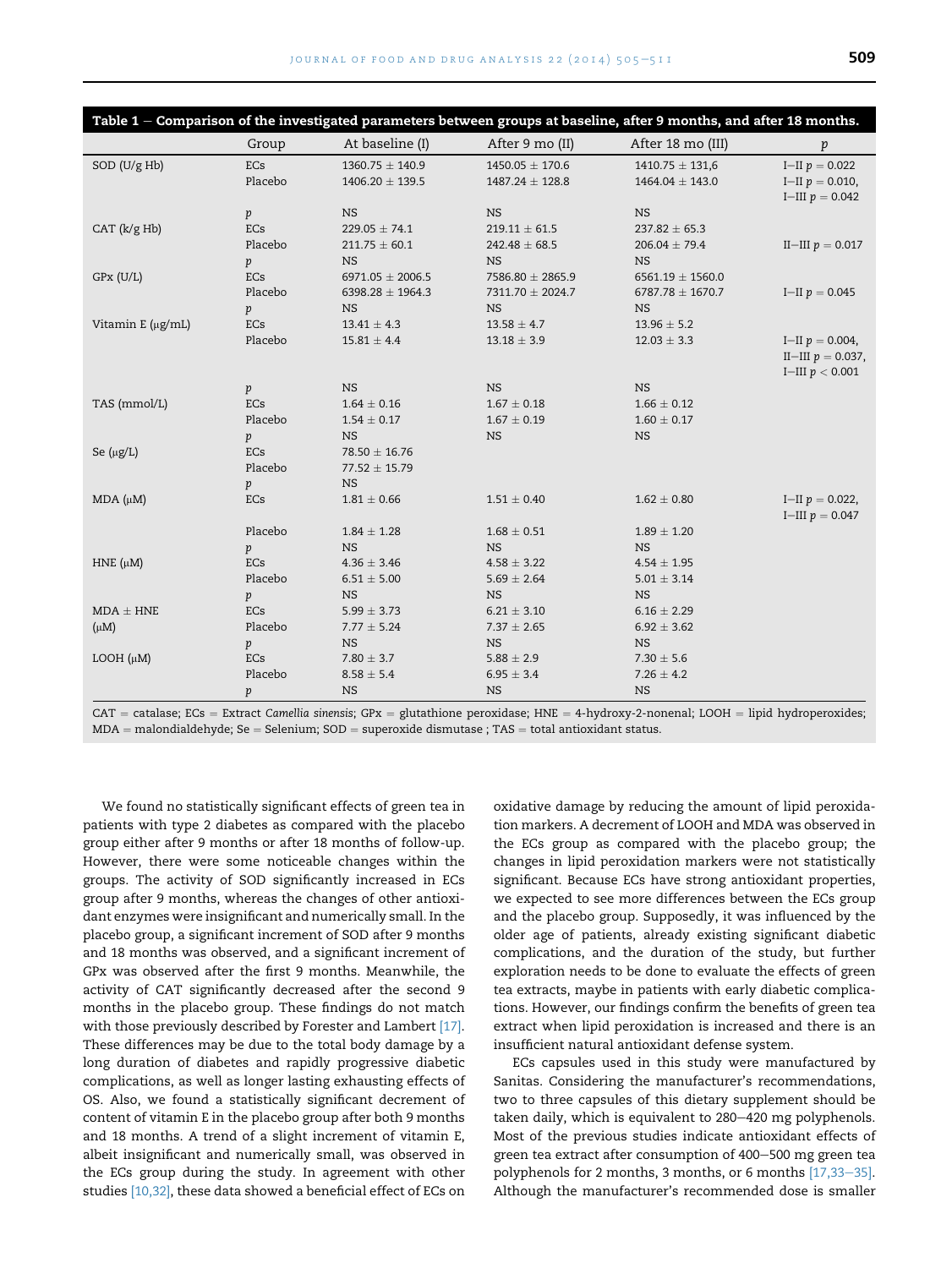<span id="page-5-0"></span>than that most commonly used in trials, we decided to evaluate whether the lower dose used over a long time could cause antioxidant effects in diabetic patients. A 9 month study duration was chosen in order to evaluate the long term effects of ECs on the development of diabetic complications. According to the data, the concentration of ECs was not of great importance. However, there were some changes between the first 9 months and the second 9 months (when patients received capsules twice a day and 3 times a day, respectively), but these changes were insignificant both in the ECs group and the placebo group.

#### 4. Conclusion

Epigallocatechin gallate was identified as the most potent antioxidant, with a TEAC value of  $23.41 \pm 5.73$  µmol TE/100 g, contributing to approximately 50% of the total antioxidant capacity of green tea extract. The antioxidant properties of ECs catechins increase in the order: catechin < epicatechin < epigallocatechin < epicatechin-3-gallate < epigallocatechin-3 gallate.

The findings of this study confirm the beneficial influence of green tea extract on reducing the amount of MDA and LOOH, although significant changes between the ECs and placebo groups were not observed. The present findings are not beneficial in diabetic patients with more acute diabetic complications and further study in different circumstances needs to be performed. Nevertheless, the findings are attractive for diabetic patients, especially with a shorter duration of DM, helping them to keep a high level of performance and well-being, which ultimately may delay the time of disability and reduce mortality.

## Conflicts of interest

All authors declare no conflicts of interest.

#### Acknowledgments

The authors would like to thank the Department of Analytical and Toxicological Chemistry of the Lithuanian University of Health Sciences for using HPLC. This research is a part of an international "Eureka" E! 3695 project "Creation of the methodology for effects of natural antioxidants on the development of diabetes mellitus complications" ("Antioksdiabet"). This project has been established with financial support from the European Social Fund Agency, Lithuania, in the "Human Resource Development Action Program", project Number VP1-3.1-SMM-06-V-01-003. We would also like to thank the Laboratory of Biochemistry, Riga Stradins University, Latvia for performing biochemical tests of blood plasma and the residents of the Endocrinological Clinic, Hospital of Lithuanian University of Health Sciences Kaunas Clinics, Lithuania for their help. The provision of ECs and placebo capsules from the joint-stock company Sanitas is also appreciated.

#### references

- [1] International Diabetes Federation. IDF Diabetes Atlas. International Diabetes Federation Web; 2013. Available at: <http://www.idf.org/diabetesatlas> [accessed 25.05.13].
- [2] World Health Organization. Fact sheet No. 312. World Health Organization Web; 2013. Available at: [http://www.who.int/](http://www.who.int/diabetes/en) [diabetes/en](http://www.who.int/diabetes/en) [accessed 25.05.13].
- [3] [Schram MT, Baan CA, Pouwer F. Depression and quality of](http://refhub.elsevier.com/S1021-9498(14)00046-5/sref3) [life in patients with diabetes: a systematic review from the](http://refhub.elsevier.com/S1021-9498(14)00046-5/sref3) [European Depression in Diabetes \(EDID\) Research](http://refhub.elsevier.com/S1021-9498(14)00046-5/sref3) [Consortium. Curr Diabetes Rev 2009;5:112](http://refhub.elsevier.com/S1021-9498(14)00046-5/sref3)-[9.](http://refhub.elsevier.com/S1021-9498(14)00046-5/sref3)
- [4] [Vadstrup ES, Frolich A, Perrild H, et al. Health-related quality](http://refhub.elsevier.com/S1021-9498(14)00046-5/sref4) [of life and self-related health in patients with type 2 diabetes:](http://refhub.elsevier.com/S1021-9498(14)00046-5/sref4) [Effects of group-based rehabilitation versus individual](http://refhub.elsevier.com/S1021-9498(14)00046-5/sref4) [counseling. Health Qual Life Outcomes 2011;9:110.](http://refhub.elsevier.com/S1021-9498(14)00046-5/sref4)
- [5] Bandeira SM, Fonseca LJ, Guedes SG, et al. Oxidative stress as an underlying contributor in the development of chronic complications in diabetes mellitus. Int J Mol Sci 2013;14:3265-84. <http://dx.doi.org/10.3390/ijms14023265>.
- [6] Bashan N, Kovsan J, Kachko I, et al. Positive and negative regulation of insulin signaling by reactive oxygen and nitrogen species. [http://www.ncbi.nlm.nih.gov/pubmed/](http://www.ncbi.nlm.nih.gov/pubmed/191267542009) [191267542009;](http://www.ncbi.nlm.nih.gov/pubmed/191267542009)89:27-71. [http://dx.doi.org/10.1152/physrev.](http://dx.doi.org/10.1152/physrev.00014.2008) [00014.2008](http://dx.doi.org/10.1152/physrev.00014.2008).
- [7] [Jay D, Hitomi H, Griendling KK. Oxidative stress and diabetic](http://refhub.elsevier.com/S1021-9498(14)00046-5/sref6) [cardiovascular complications. Free Radic Biol Med](http://refhub.elsevier.com/S1021-9498(14)00046-5/sref6) 2006:40:183-[92](http://refhub.elsevier.com/S1021-9498(14)00046-5/sref6).
- [8] [Pitocco D, Zaccardi F, Stasio E, et al. Oxidative stress, nitric](http://refhub.elsevier.com/S1021-9498(14)00046-5/sref7) [oxide, and diabetes. Rev Diabet Stud 2010;7:15](http://refhub.elsevier.com/S1021-9498(14)00046-5/sref7)-[25.](http://refhub.elsevier.com/S1021-9498(14)00046-5/sref7)
- [9] [Giacco F, Brownlee M. Oxidative stress and diabetic](http://refhub.elsevier.com/S1021-9498(14)00046-5/sref8) [complications. Circ Res 2010;107:1058](http://refhub.elsevier.com/S1021-9498(14)00046-5/sref8)-[70](http://refhub.elsevier.com/S1021-9498(14)00046-5/sref8).
- [10] [Kanwar J, Taskeen M, Mohammad I, et al. Recent advances](http://refhub.elsevier.com/S1021-9498(14)00046-5/sref9) [on tea polyphenols. Front Biosci \(Elite Ed\) 2012;4:111](http://refhub.elsevier.com/S1021-9498(14)00046-5/sref9)-[31](http://refhub.elsevier.com/S1021-9498(14)00046-5/sref9).
- [11] [Wen YL, Yan LP, Chen CS. Effects of fermentation treatment](http://refhub.elsevier.com/S1021-9498(14)00046-5/sref10) [on antioxidant and antimicrobial activities of four common](http://refhub.elsevier.com/S1021-9498(14)00046-5/sref10) [Chinese herbal medicinal residues by](http://refhub.elsevier.com/S1021-9498(14)00046-5/sref10) Aspergillus oryzae. [J Food Drug Anal 2013;21:219](http://refhub.elsevier.com/S1021-9498(14)00046-5/sref10)-[26](http://refhub.elsevier.com/S1021-9498(14)00046-5/sref10).
- [12] [Chiu YW, Lo HJ, Huang HY, et al. The antioxidant and](http://refhub.elsevier.com/S1021-9498(14)00046-5/sref11) [cytoprotective activity of](http://refhub.elsevier.com/S1021-9498(14)00046-5/sref11) Ocimum gratissimum extracts [against hydrogen peroxide-induced toxicity in human HepG2](http://refhub.elsevier.com/S1021-9498(14)00046-5/sref11) [cells. J Food Drug Anal 2013;21:253](http://refhub.elsevier.com/S1021-9498(14)00046-5/sref11)-[60](http://refhub.elsevier.com/S1021-9498(14)00046-5/sref11).
- [13] [Sinija VR, Mishra HN. Green tea: Health benefits, review.](http://refhub.elsevier.com/S1021-9498(14)00046-5/sref12) [J Nutr Environ Med 2008;17\(4\):232](http://refhub.elsevier.com/S1021-9498(14)00046-5/sref12)-[42.](http://refhub.elsevier.com/S1021-9498(14)00046-5/sref12)
- [14] [Khan N, Mukhtar H. Tea polyphenols for health promotion.](http://refhub.elsevier.com/S1021-9498(14)00046-5/sref13) [Life Sci 2007;81:519](http://refhub.elsevier.com/S1021-9498(14)00046-5/sref13)-[33.](http://refhub.elsevier.com/S1021-9498(14)00046-5/sref13)
- [15] [Chacko SM, Thambi PT, Kuttan R, Nishigaki I. Beneficial](http://refhub.elsevier.com/S1021-9498(14)00046-5/sref14) [effects of green tea: a literature review. Chin Med](http://refhub.elsevier.com/S1021-9498(14)00046-5/sref14) 2010:5:13-[21](http://refhub.elsevier.com/S1021-9498(14)00046-5/sref14).
- [16] [Lambert JD, Elias RJ. The antioxidant and pro-oxidant](http://refhub.elsevier.com/S1021-9498(14)00046-5/sref15) activities of [green tea polyphenols: a role in cancer](http://refhub.elsevier.com/S1021-9498(14)00046-5/sref15) [prevention. Arch Biochem Biophys 2010;501:65](http://refhub.elsevier.com/S1021-9498(14)00046-5/sref15)-[72](http://refhub.elsevier.com/S1021-9498(14)00046-5/sref15).
- [17] [Forester SC, Lambert JD. Antioxidant effects of green tea. Mol](http://refhub.elsevier.com/S1021-9498(14)00046-5/sref16) [Nutr Food Res 2011;55:844](http://refhub.elsevier.com/S1021-9498(14)00046-5/sref16)-[54](http://refhub.elsevier.com/S1021-9498(14)00046-5/sref16).
- [18] [Saito ST, Welzel A, Suyenaga ES, et al. A method for fast](http://refhub.elsevier.com/S1021-9498(14)00046-5/sref17) [determination of epigallocatechin gallate \(EGCG\),](http://refhub.elsevier.com/S1021-9498(14)00046-5/sref17) [epicatechin \(EC\), catechin \(C\) and caffeine \(CAF\) in green tea](http://refhub.elsevier.com/S1021-9498(14)00046-5/sref17) [using HPLC. Cienc Tecnol Aliment 2006;26:394](http://refhub.elsevier.com/S1021-9498(14)00046-5/sref17)-[400](http://refhub.elsevier.com/S1021-9498(14)00046-5/sref17).
- [19] [Raudonis R, Jakstas V, Burdulis D, et al. Investigation of](http://refhub.elsevier.com/S1021-9498(14)00046-5/sref18) [contribution of individual constituents to antioxidant](http://refhub.elsevier.com/S1021-9498(14)00046-5/sref18) [activity in herbal drugs using postcolumn HPLC method.](http://refhub.elsevier.com/S1021-9498(14)00046-5/sref18) [Medicina 2009;45:382](http://refhub.elsevier.com/S1021-9498(14)00046-5/sref18)-[94](http://refhub.elsevier.com/S1021-9498(14)00046-5/sref18).
- [20] [Wooliams JA, Wiener G, Anderson PH, et al. Variation in the](http://refhub.elsevier.com/S1021-9498(14)00046-5/sref19) [activities of glutathione-peroxidase and superoxide](http://refhub.elsevier.com/S1021-9498(14)00046-5/sref19)[dismutase and in the concentration of copper in the blood in](http://refhub.elsevier.com/S1021-9498(14)00046-5/sref19) [various breed crosses of sheep. Res Vet Sci 1983;34:253](http://refhub.elsevier.com/S1021-9498(14)00046-5/sref19)-[6.](http://refhub.elsevier.com/S1021-9498(14)00046-5/sref19)
- [21] Aebi H. Catalase in vitro. Meth Enzymol  $1984;165:121-6$  $1984;165:121-6$  $1984;165:121-6$ .